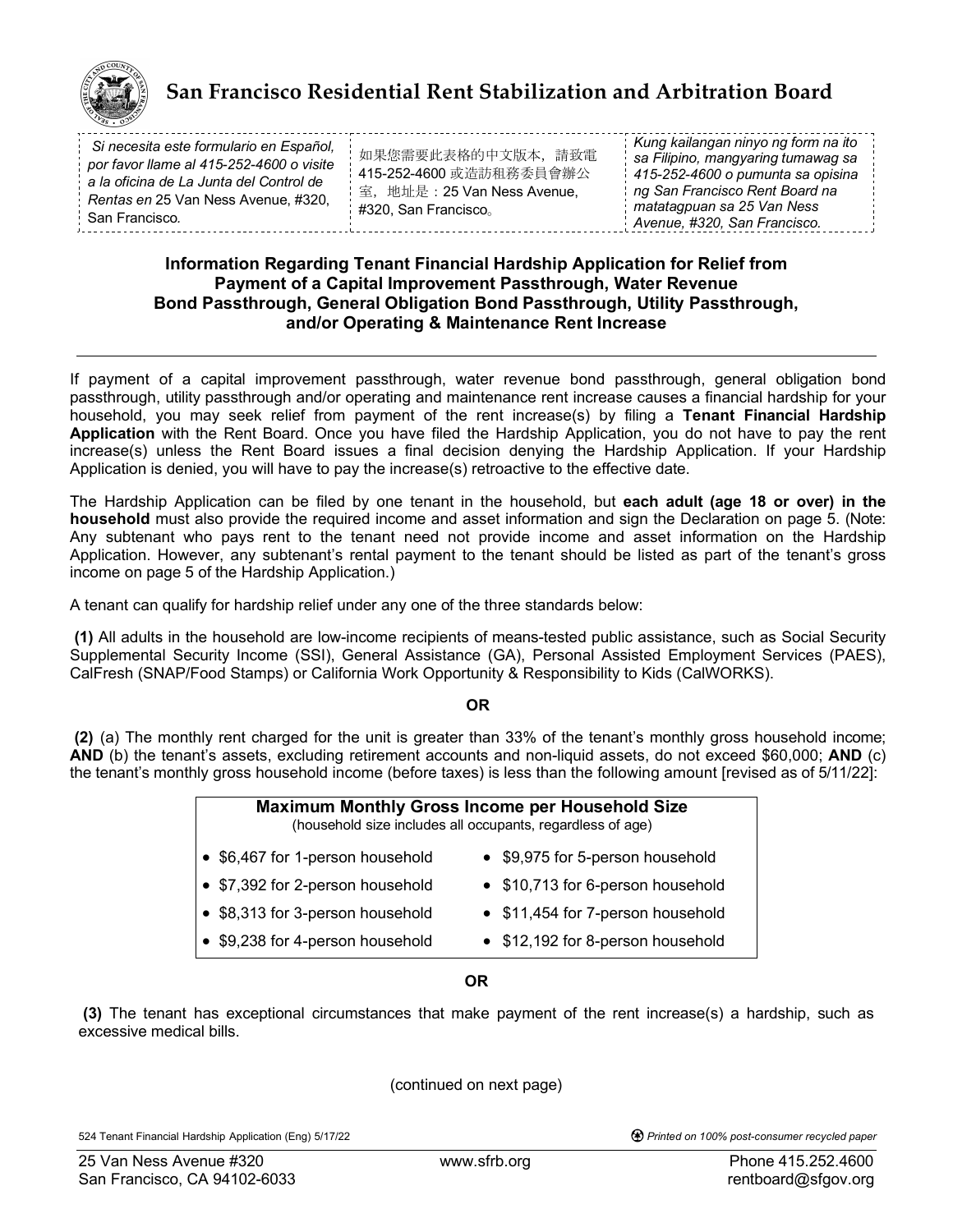The Hardship Application must be filed with supporting documentation.

**(1)** To establish eligibility based on SSI, GA, PAES, CalFresh (SNAP/Food Stamps), CalWORKS or another meanstested public assistance benefit, you must submit proof, such as a recent statement of eligibility.

**(2)** To establish eligibility based on household gross income and assets, you must submit proof of income such as recent paystubs, a statement of your monthly pension or Social Security benefits, or a recent income tax return or W2 form AND proof of assets such as a recent statement showing account activity from your bank or financial institution. (You should redact confidential information such as your social security number and account number.)

**(3)** If you are claiming exceptional circumstances, you must submit the evidence listed in number (2) above plus a detailed statement and documentation of your exceptional circumstances.

A copy of your Hardship Application will be sent to the landlord, who has fifteen (15) days to request a hearing to dispute the information provided in your claim. If the landlord does not dispute your claim, a decision may be issued by a Rent Board Administrative Law Judge without a hearing. You do not have to pay the rent increase(s) until you receive the decision, and then only if your Hardship Application is denied. If a hearing on your Hardship Application is required, the hearing will be held at the Rent Board's office. **A notice of the time and date of the hearing will be mailed to both you and the landlord at least ten (10) days before the hearing.** After the hearing, the Administrative Law Judge will issue a written decision granting or denying the Hardship Application. Either party can appeal the written decision to the Rent Board Commission within 15 days of the date the decision is mailed.

If your Hardship Application is granted, relief from payment of the rent increase(s) may be for an indefinite period or for a limited period of time, depending on the basis of your hardship. If a tenant's eligibility for hardship relief changes at any time so that the tenant is no longer eligible for hardship relief, the tenant should immediately notify the Rent Board and the landlord in writing of such change. The landlord may also notify the Rent Board if the landlord has information that the tenant is no longer eligible. In such case, the Rent Board will decide whether the previously granted relief should be continued or modified.

The following organizations can assist you in filing your Hardship Application:

Main Office **Manual Library (Cantonese/Mandarin/English)** (Cantonese/Mandarin/Spanish/English/Russian) 663 Clay Street 1663 Mission Street (at Duboce), 5<sup>th</sup> Floor San Francisco, CA 94111 San Francisco, CA 94103 (415) 984-2728 • Call for Appointment (415) 703-8644

### Richmond District Office

(Cantonese/Mandarin/English/Russian) 4301 Geary Boulevard (at 7<sup>th</sup> Avenue) San Francisco, CA 94118 (415) 947-9085

### **Tenderloin Housing Clinic**

*Tenants in hotels and Tenderloin residents* (Spanish/English) 472 Ellis Street San Francisco, CA 94102 (415) 771-0950 ext. 9

### **Housing Rights Committee of SF Chinatown Community Development Center**

### **Causa Justa::Just Cause**

(Spanish/English) 2301 Mission Street, Suite 201 San Francisco, CA 94110 (415) 487-9203

### **Advancing Justice - Asian Law Caucus**

(Cantonese/Mandarin/English) 55 Columbus Avenue San Francisco, CA 94111 (415) 896-1701 • Call for Appointment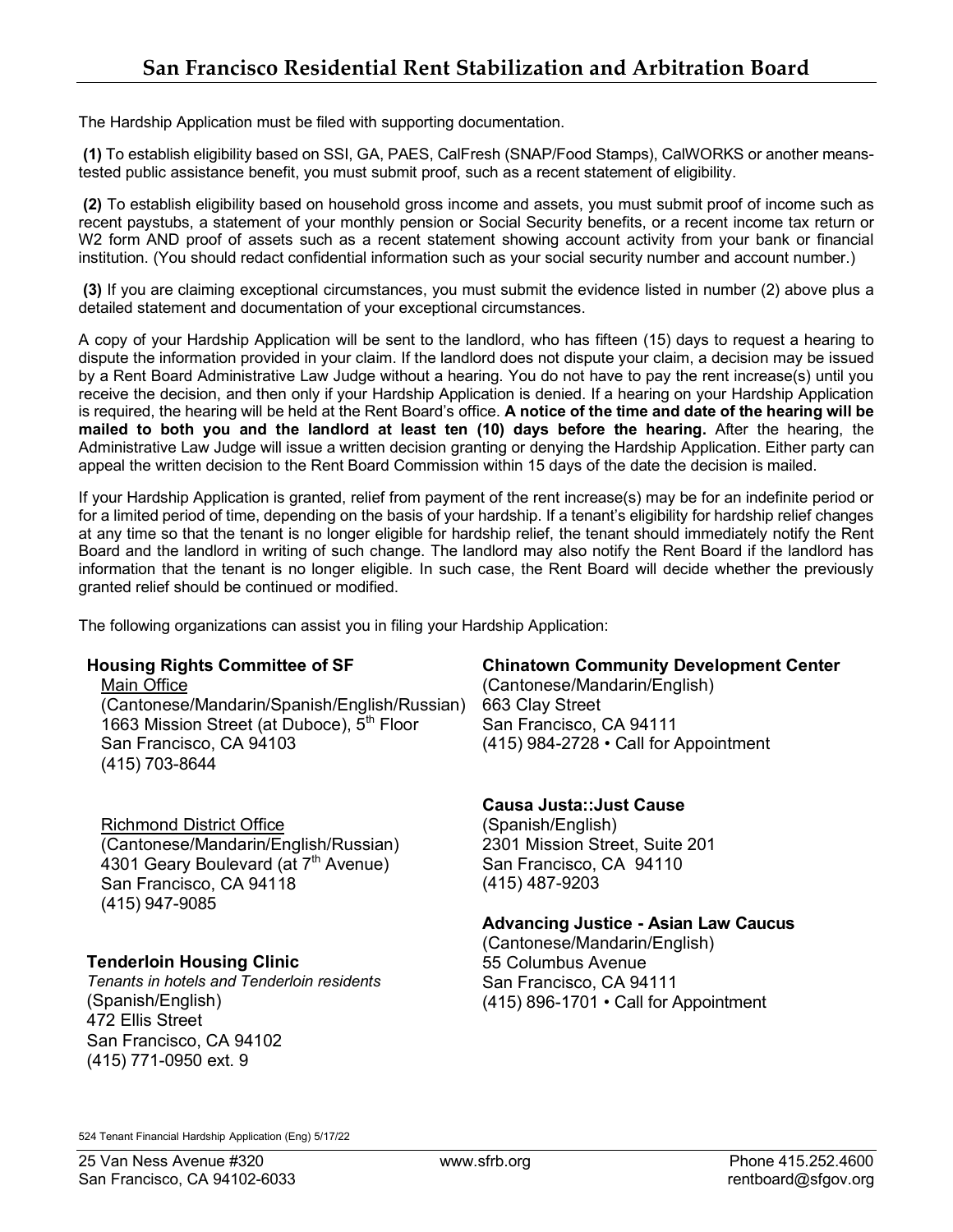

# **San Francisco Residential Rent Stabilization and Arbitration Board**

#### **INSTRUCTIONS FOR COMPLETING THE TENANT FINANCIAL HARDSHIP APPLICATION**

- (1) Give complete contact information for all parties, including names, mailing addresses and telephone numbers.
- (2) Provide all requested information with supporting documentation and include a copy of your most recent rent increase notice.
- (3) If you have not received either a rent increase notice or a Rent Board decision, we cannot process your Hardship Application.

Rent Board Date Stamp

# **TENANT FINANCIAL HARDSHIP APPLICATION**

# ■New ■Amended

| UTenant Information U If there is more than one adult in the household, include them in the Household Composition section on page 4. |                    |                             |                   |                                                        |                    |
|--------------------------------------------------------------------------------------------------------------------------------------|--------------------|-----------------------------|-------------------|--------------------------------------------------------|--------------------|
| My name is: First Name                                                                                                               | Middle Initial     |                             | Last Name         |                                                        |                    |
| I live at:                                                                                                                           |                    |                             | San Francisco, CA |                                                        |                    |
| Street Number of the Unit                                                                                                            | <b>Street Name</b> | Unit Number                 |                   | Zip Code                                               |                    |
| <b>Mailing Address: Street Number</b>                                                                                                | <b>Street Name</b> | Unit Number                 | City              | State                                                  | Zip Code           |
| <b>Primary Phone Number</b>                                                                                                          |                    | <b>Email Address</b>        |                   |                                                        |                    |
| ↓Tenant Representative Information ↓   Attorney                                                                                      |                    | Non-attorney Representative |                   | $\mathsf{\lbrack}$ Interpreter                         | ∐ None             |
| <b>First Name</b>                                                                                                                    | Middle Initial     |                             | Last Name         |                                                        |                    |
| Mailing Address: Street Number                                                                                                       | Unit Number        | City                        | State             | Zip Code                                               |                    |
| Primary Phone Number                                                                                                                 |                    | <b>Email Address</b>        |                   |                                                        |                    |
| +Landlord Information+                                                                                                               |                    |                             |                   |                                                        |                    |
| <b>First Name</b>                                                                                                                    | Middle Initial     |                             | Last Name         |                                                        |                    |
| <b>Mailing Address: Street Number</b>                                                                                                | <b>Street Name</b> | Unit Number                 | City              | State                                                  | Zip Code           |
| Primary Phone Number                                                                                                                 |                    | <b>Email Address</b>        |                   |                                                        |                    |
| VLandlord Representative InformationV DAttorney DNon-attorney Representative                                                         |                    |                             |                   | Interpreter                                            | <b>None</b>        |
| <b>First Name</b>                                                                                                                    | Middle Initial     |                             | Last Name         |                                                        |                    |
| Mailing Address: Street Number                                                                                                       | <b>Street Name</b> | Unit Number                 | City              | State                                                  | Zip Code           |
| <b>Primary Phone Number</b>                                                                                                          |                    | <b>Email Address</b>        |                   |                                                        |                    |
| 524 Tenant Financial Hardship Application (Eng) 5/17/22                                                                              |                    |                             |                   | <b>49</b> Printed on 100% post-consumer recycled paper |                    |
| 25 Van Ness Avenue #320                                                                                                              |                    | Page 1 of 5                 |                   |                                                        | Phone 415.252.4600 |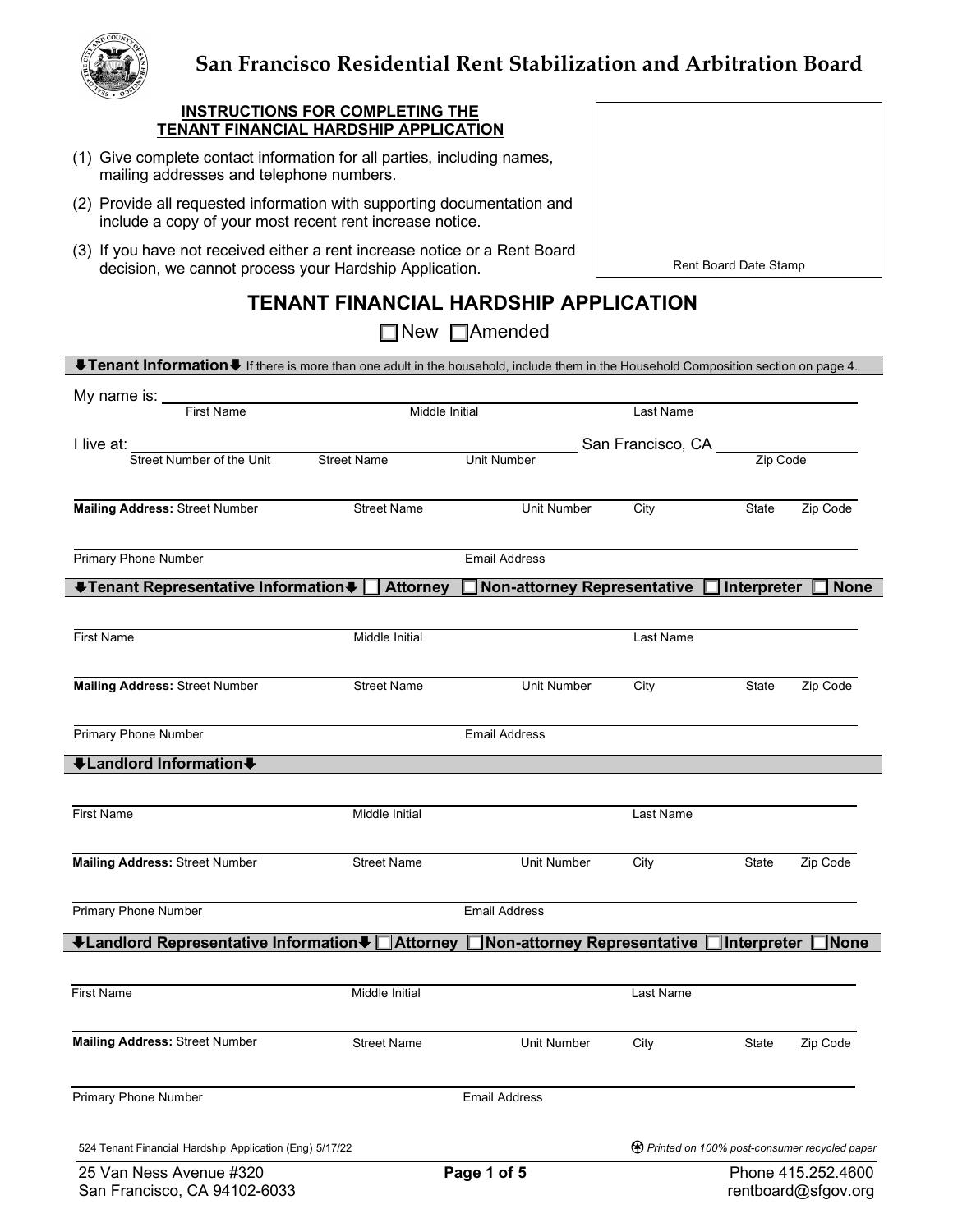## **TENANT FINANCIAL HARDSHIP APPLICATION**

 $\Box$  New  $\Box$  Amended

### $\biguparrow$  **Rent Information** ♦

The total monthly rent for my unit is \$ . I am seeking relief from payment of the following portion(s) of my rent due to financial hardship (check all that apply):

 $\Box$  Capital Improvement Passthrough  $\Box$  Water Revenue Bond Passthrough

 $\Box$  Operating and Maintenance (O&M) Rent Increase  $\Box$  Utility Passthrough

 $\Box$  General Obligation Bond Passthrough (only those amounts attributable to general obligation bonds approved by the voters on or after November 5, 2019 are eligible for financial hardship relief).

 $\Box$  A copy of my most recent rent increase notice is attached.

Please provide the requested information in the corresponding section(s) below and then complete pages 4 and 5 of the Tenant Financial Hardship Application. Note the filing deadline for each type of rent increase.

È**Capital Improvement Passthrough Information**È **(Attach a copy of the capital improvement rent increase notice.)**

You may file a Hardship Application **at any time after receipt of a capital improvement rent increase notice or Rent Board decision.** Wait until you receive a capital improvement rent increase notice or a Rent Board decision before filing the Hardship Application. Payment of the capital improvement passthrough shall be stayed from the date of filing the Hardship Application until a decision is made on the Hardship Application.

Capital Improvement Passthrough Amount(s) Rent Board Case Number(s) Date(s) the CI Passthrough Takes Effect

 $\Box$ I have not paid the capital improvement passthrough. **OR** 

 $\square$ I have paid the capital improvement passthrough for the following months:

È**Operating and Maintenance (O&M) Rent Increase Information**È **(Attach a copy of the O&M rent increase notice.)**

You may file a Hardship Application **within one year of the effective date of the O&M increase.** Wait until you receive a notice of rent increase or Rent Board decision regarding the operating and maintenance rent increase before filing the Hardship Application. Payment of the O&M rent increase shall be stayed from the date of filing the Hardship Application until a decision is made on the Hardship Application.

O&M Rent Increase Amount Rent Board Case Number Date the O&M Rent Increase Takes Effect

□I have not paid the O&M rent increase. **OR** 

 $\Box$ I have paid the O&M rent increase for the following months: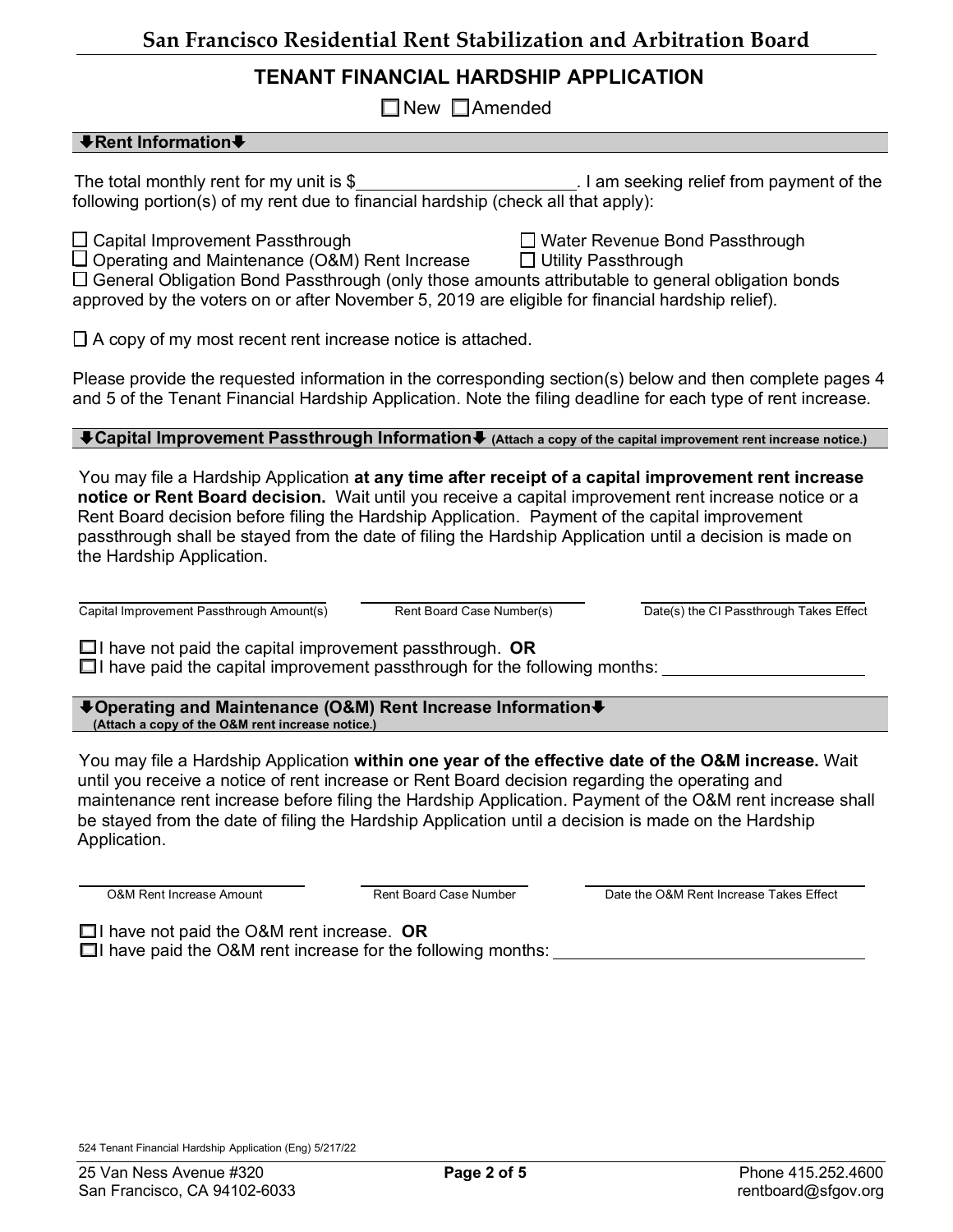# **TENANT FINANCIAL HARDSHIP APPLICATION**

 $\Box$ New  $\Box$ Amended

#### È**Water Revenue Bond (WRB) Passthrough Information**È **(Attach a copy of the WRB Worksheet & rent increase notice.)**

You may file a Hardship Application **within one year of the effective date of the water revenue bond passthrough**. Payment of the water revenue bond passthrough shall be stayed from the date of filing the Hardship Application until a decision is made on the Hardship Application.

Water Revenue Bond Passthrough Amount(s) Date(s) the WRB Passthrough Takes Effect

 $\Box$  I have not paid the water revenue bond passthrough. **OR**  $\Box$  I have paid the water revenue bond passthrough for the following months:

#### È**General Obligation Bond (GOB) Passthrough Information**È **(Attach a copy of the GOB Worksheet & rent increase notice.)**

You may file a Hardship Application **within one year of the effective date of the general obligation bond passthrough**. However, only those amounts attributable to general obligation bonds approved by the voters on or after November 5, 2019 are eligible for financial hardship relief (only bond passthrough based on tax years 2020-2021 and later include such amounts). Wait until you receive a notice of rent increase with the Bond Measure Passthrough Worksheet before filing this Hardship Application. Payment of that portion of the general obligation bond passthrough that is eligible for financial hardship relief shall be stayed from the date of filing the Hardship Application until a decision is made on the Hardship Application.

Eligible GOB Passthrough Amount Date the GOB Passthrough Takes Effect

 $\Box$  I have not paid that portion of the general obligation bond passthrough that is eligible for financial hardship relief. **OR**

 $\Box$  I have paid the general obligation bond passthrough in its entirety for the following months:

È**Utility Passthrough Information**È **(Attach a copy of the utility passthrough rent increase notice.)**

You may file a Hardship Application **within one year of the effective date of the utility passthrough**. Wait until you receive a notice of rent increase, a Utility Passthrough Calculation Worksheet or a Rent Board decision regarding the utility passthrough before filing this Hardship Application. Payment of the utility passthrough shall be stayed from the date of filing the Hardship Application until a decision is made on the Hardship Application.

Utility Passthrough Amount **Rent Board Case Number** Date the Utility Passthrough Takes Effect

 $\Box$  I have not paid the utility passthrough. **OR**  $\Box$  I have paid the utility passthrough for the following months: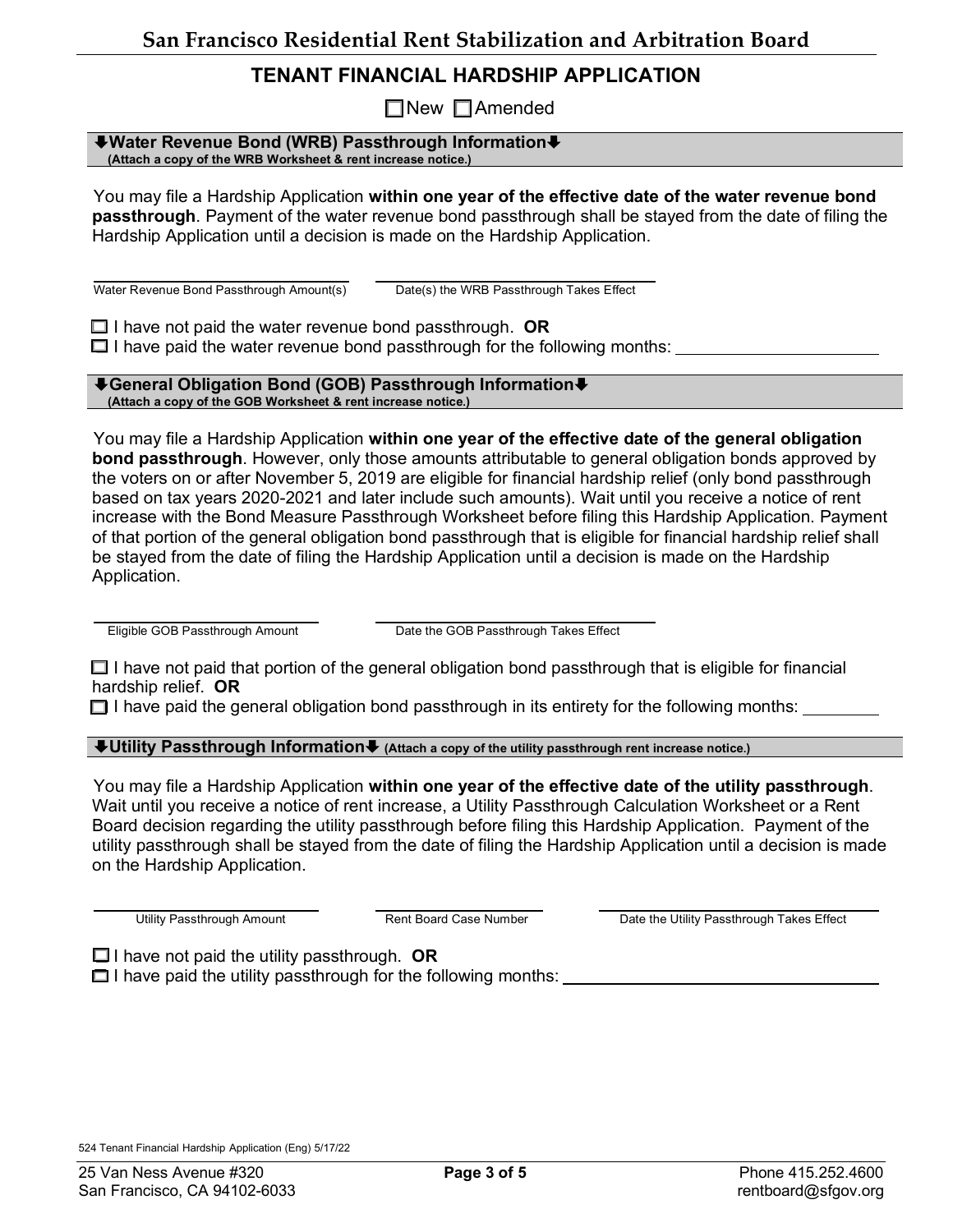# **TENANT FINANCIAL HARDSHIP APPLICATION**

 $\Box$  New  $\Box$  Amended

### È **Household Composition** È

My household has soccupants. (List all adults age 18 or over, including subtenants, and children under 18.)

|   | First and Last Name (please print) | Adult<br>Tenant? | <b>Child</b> | Under 18? Subtenant? | <b>Primary Phone Number</b> |
|---|------------------------------------|------------------|--------------|----------------------|-----------------------------|
|   |                                    |                  |              |                      |                             |
| 2 |                                    |                  |              |                      |                             |
| 3 |                                    |                  |              |                      |                             |
| 4 |                                    |                  |              |                      |                             |

#### È**Financial Hardship Claim**È

My financial hardship claim is based on the following ground (check only one box):

 $\Box$  1. All adults in the household (excluding subtenants) are low-income recipients of means-tested public assistance, such as Social Security Supplemental Security Income (SSI), General Assistance (GA), Personal Assisted Employment Services (PAES), CalFresh (SNAP/Food Stamps) or California Work Opportunity and Responsibility to Kids (CalWORKS).

*You must attach written documentation that all adults in the household (excluding subtenants) receive such public assistance and each adult in the household must sign the Declaration on page 5. You do not need to complete the household income or asset information on page 5.* 

 $\Box$  2. (a) The monthly rent charged for the unit is greater than 33% of the tenant's monthly gross household income; **AND** (b) the tenant's assets, excluding retirement accounts and non-liquid assets, do not exceed \$60,000; **AND** (c) the tenant's monthly gross household income (before taxes) is less than the following amount [revised as of 5/11/22]:

| <b>Maximum Monthly Gross Income per Household Size</b><br>(household size includes all occupants, regardless of age) |                                   |  |  |  |  |
|----------------------------------------------------------------------------------------------------------------------|-----------------------------------|--|--|--|--|
| • \$6,467 for 1-person household                                                                                     | • \$9,975 for 5-person household  |  |  |  |  |
| • \$7,392 for 2-person household                                                                                     | • \$10,713 for 6-person household |  |  |  |  |
| • \$8,313 for 3-person household                                                                                     | • \$11,454 for 7-person household |  |  |  |  |
| • \$9,238 for 4-person household                                                                                     | • \$12,192 for 8-person household |  |  |  |  |

*You must complete the household income and asset information on page 5 for each adult (age 18 or over) in the household, except subtenants, and attach written documentation. Each adult in the household who provides financial information must also sign the Declaration on page 5.*

 $\Box$  3. I claim to have exceptional circumstances, such as excessive medical bills, that make payment of the rent increase(s) a hardship for me.

*You must complete the household income and asset information on page 5 for each adult (age 18 or over) in the household, except subtenants, and attach written documentation. In addition, you must attach a detailed statement (with proof) that supports your claim of exceptional circumstances. Each adult in the household who provides financial information must also sign the Declaration on page 5.*